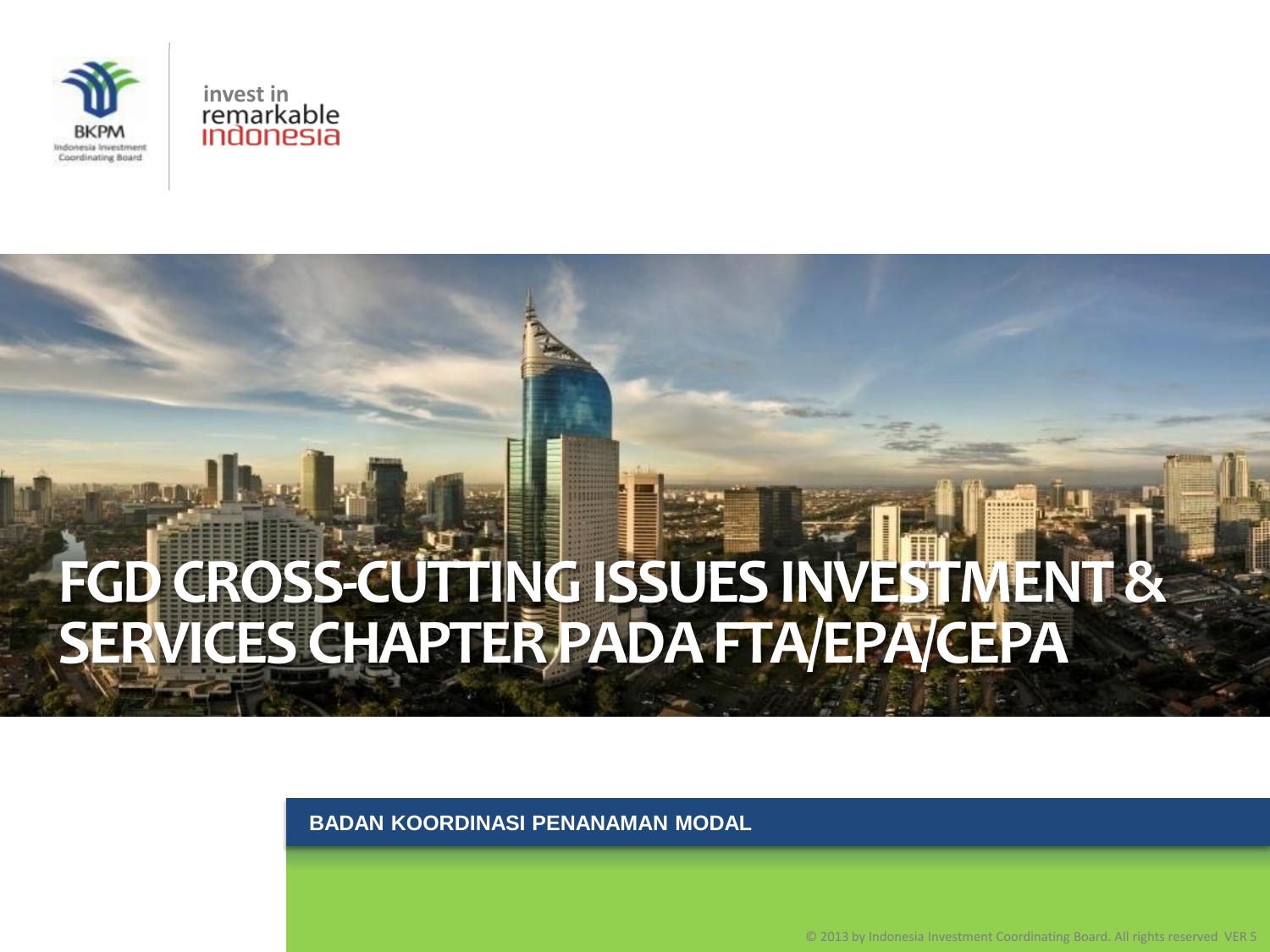

## **PERMASALAHAN**

- Isu-isu apa sajakah yang saling bersinggungan?
- Dalam hal terjadi perbedaan pengaturan atas isu-isu yang bersinggungan, ketentuan dalam Chapter mana yang berlaku?
- Bagaimanakah posisi Indonesia dalam hal Chapter Investment mengatur cakupan berlakunya terhadap investasi di sektor jasa (commercial presence)?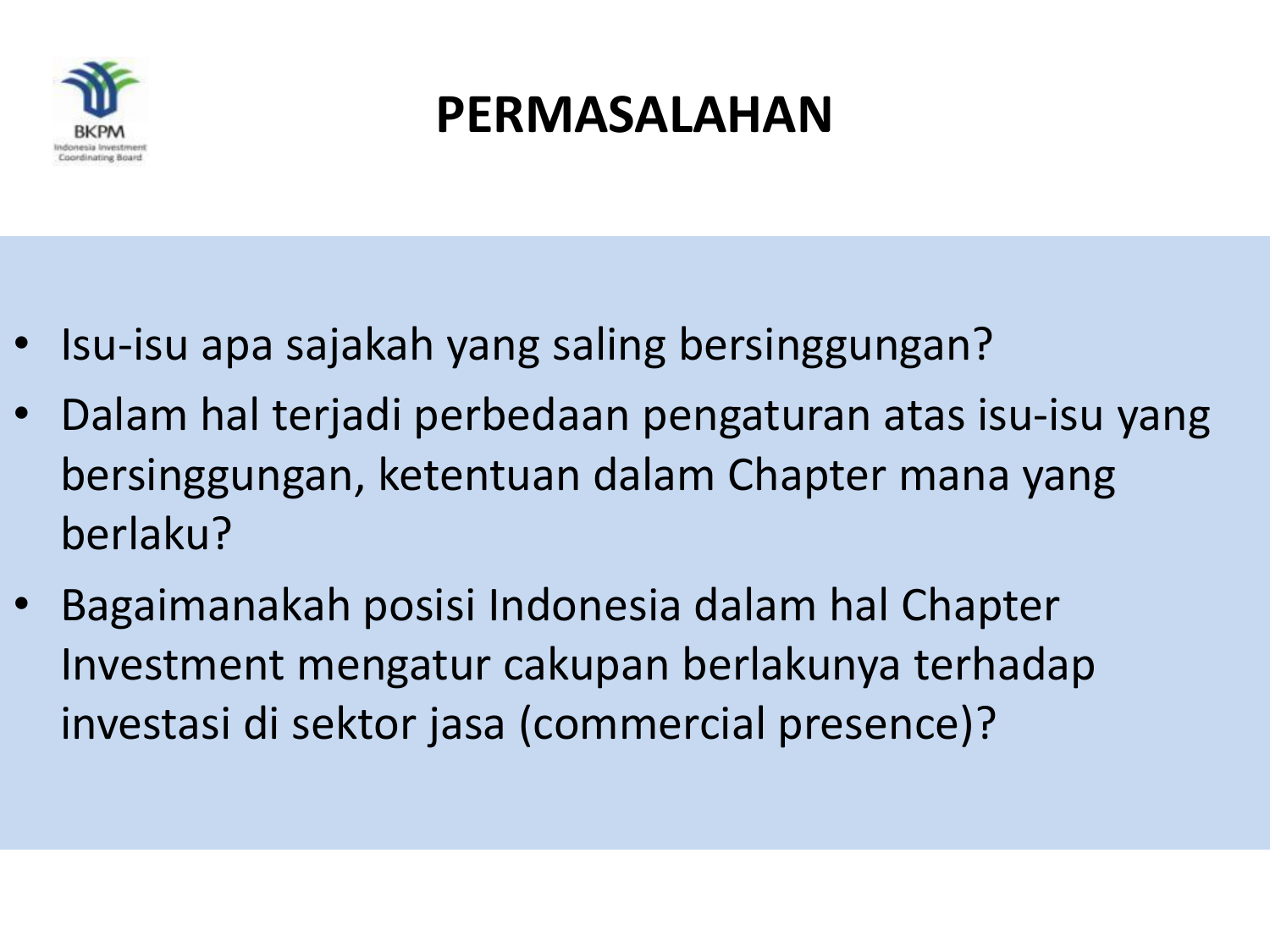

# **Provisions issue**

### • **Chapter Investment**

Dampak pengaturan "protection of investment" sebagaimana dimaksud dalam Chapter on Investment terhadap terhadap sektor jasa yang di komitmenkan dibawah Chapter Trade in Services

### • **Chapter Trade in Services**

Dampak ketentuan dan prinsip GATS yang menjadi acuan Chapter Trade in Services terhadap Chapter on Investment

• **Klausula Linkage Chapter Investment dan Services** Bagaimana penafsirannya?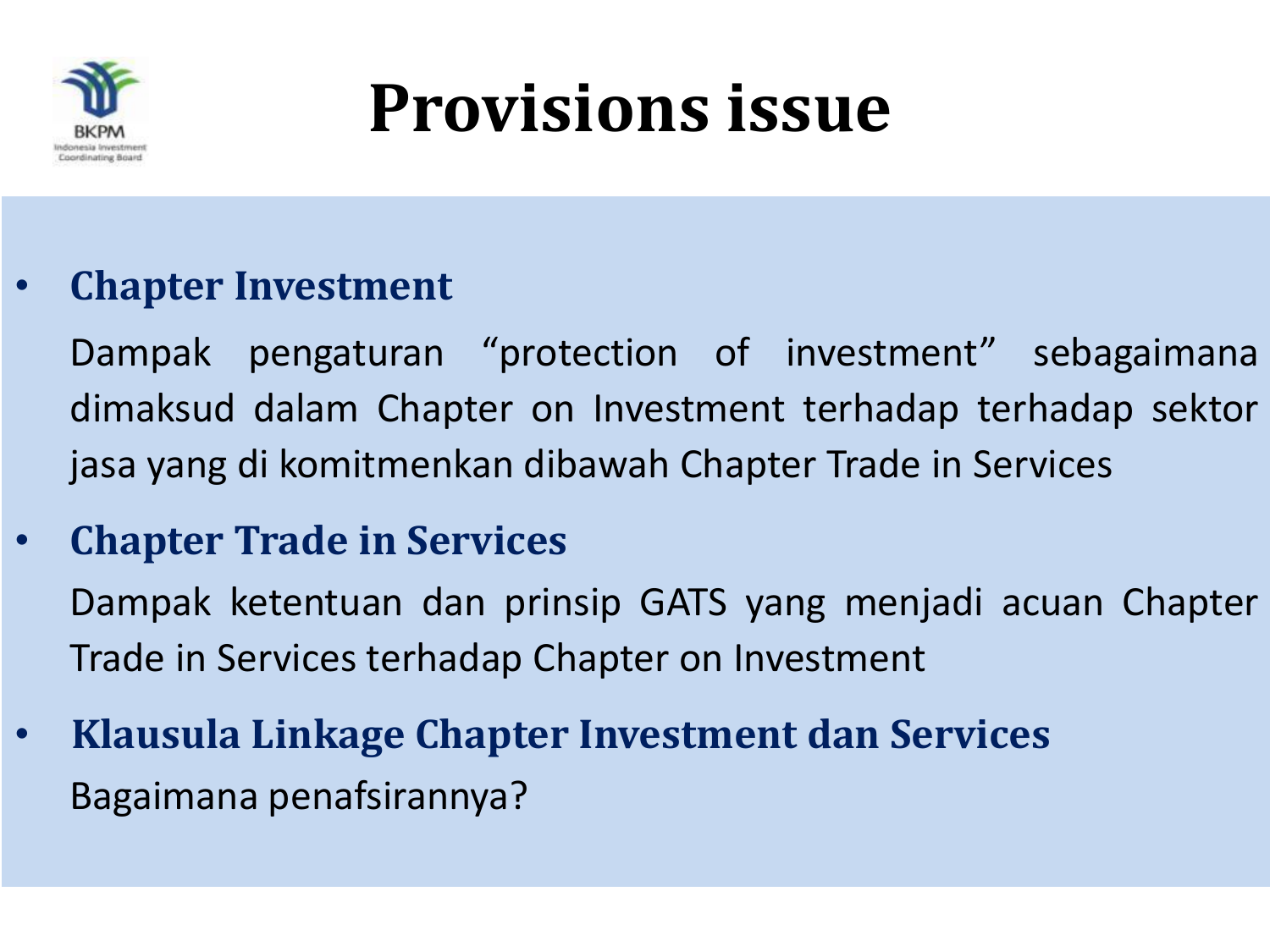

## **LINKAGE CHAPTER INVESTMENT DAN SERVICES Contoh: IK-CEPA**

#### **Paragraph 7.2.5**

5. Notwithstanding paragraph 4(e) of this Article, [ROK: **Article [7.6] (Minimum Standard of Treatment)**] [INA : General Treatment of Investment], [ROK : **Article [7.11] (Transfer)**], **Article [7.12] (Expropriation and Compensation)**, **Article [7.7] (Compensation for Losses)**, **Article [7.13] (Subrogation)**, and [ROK : **Article [7.17] (Investor-State Dispute Settlement)**] of this Chapter shall apply, *mutatis mutandis*, to any measure affecting the supply of service by a service supplier of a Party through commercial presence in the territory of the other Party pursuant to the provisions of the Chapter [Six] (Trade in Services), only to the extent that they relate to a covered investment.]

#### **Paragraph 7.2.4(e) Scope and Coverage**

This Chapter **does not apply** to (e) measures adopted or maintained by a Party to the extent that they are **covered by the Chapter [Six] (Trade in Services)**

#### **Article 7.3**: **Relation to Other Chapters**

- 1. In the event of any inconsistency between this Chapter and another Chapter**, the other Chapter shall prevail** to the extent of the inconsistency.
- 2. This Chapter does not apply to measures adopted or maintained by a Party to the extent that they are covered by the Chapter [INA : Annex][XX] (Financial Services).]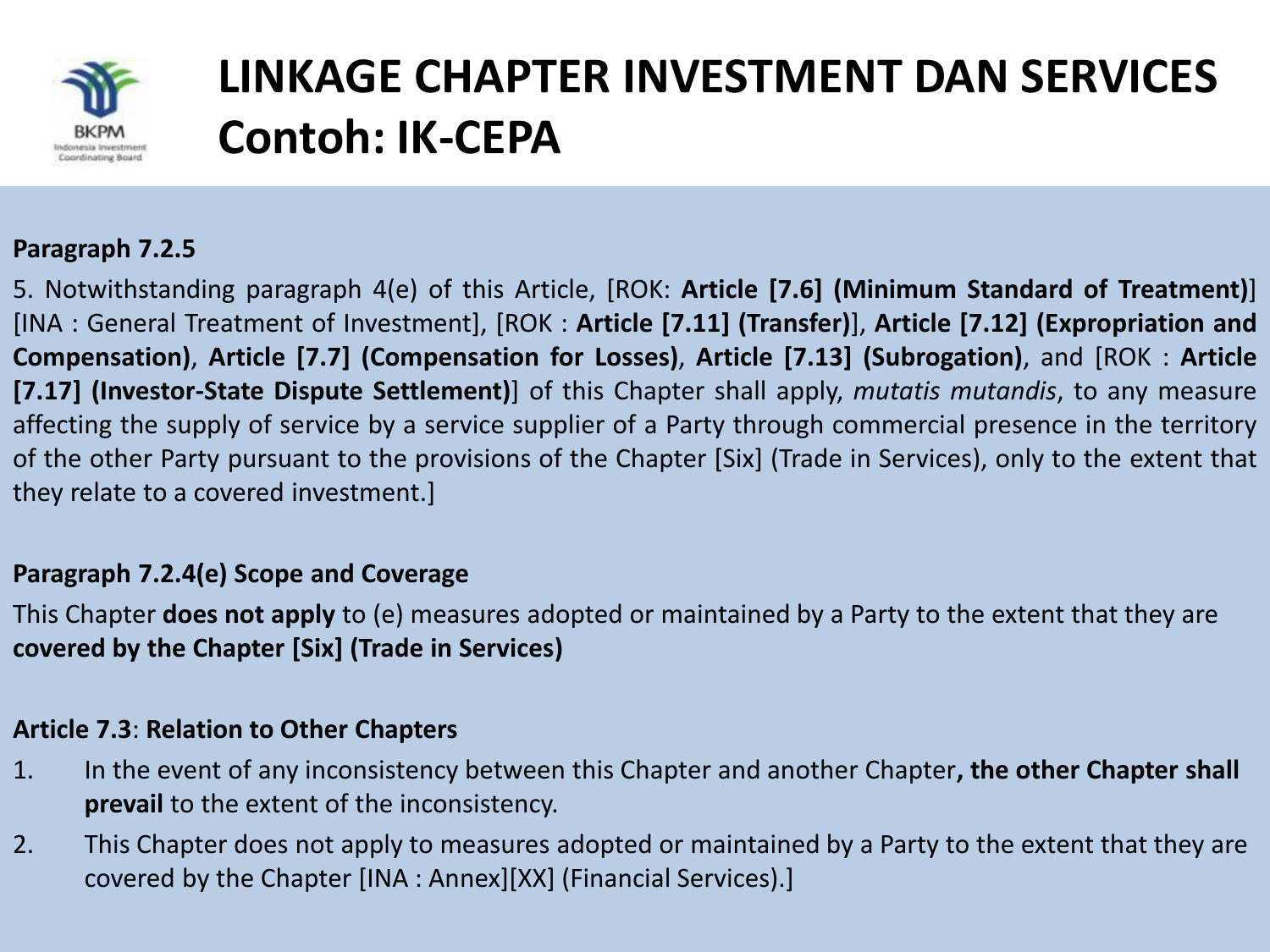

### **LINKAGE CHAPTER INVESTMENT DAN SERVICES Contoh: IJEPA**

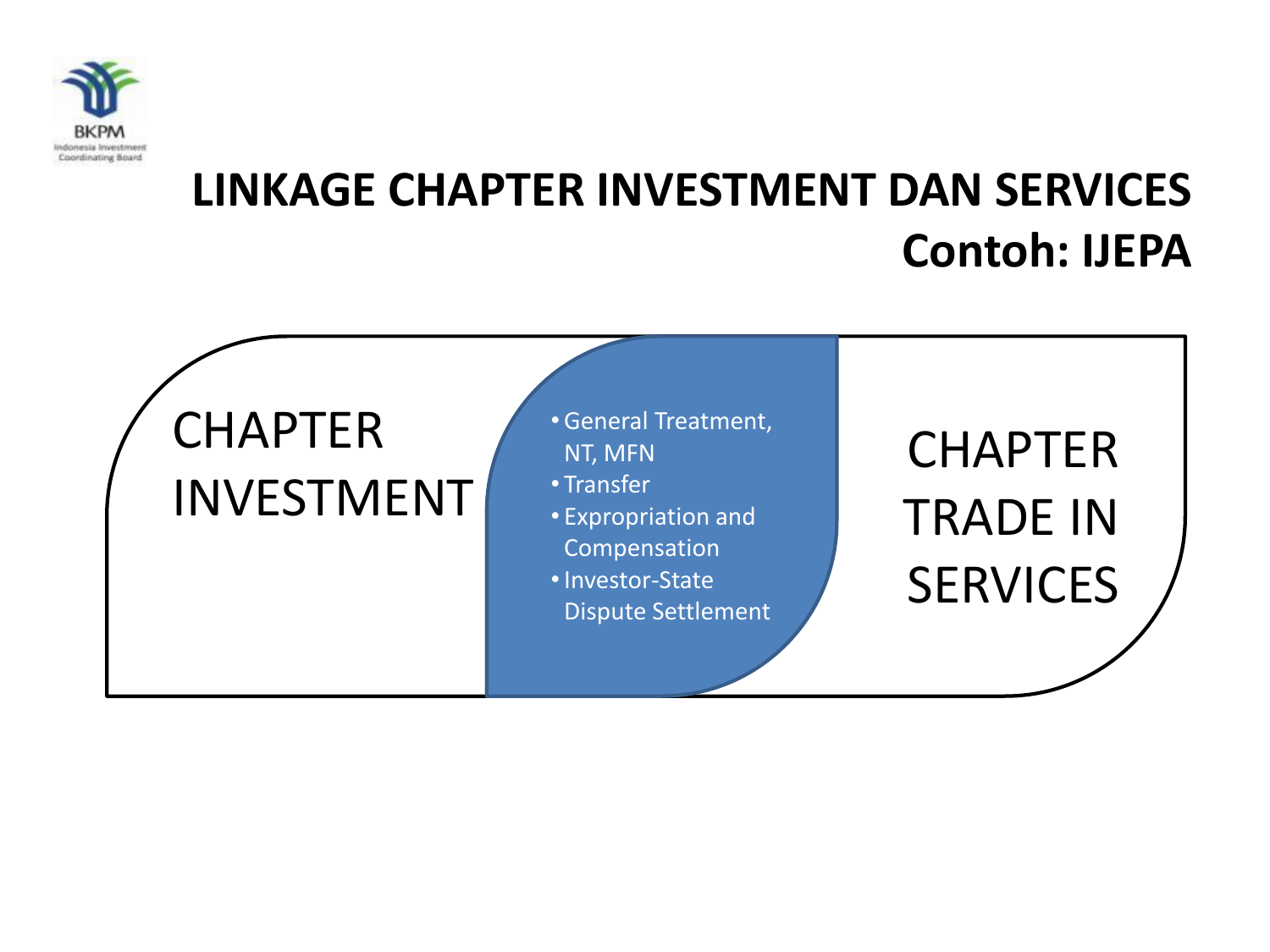

#### **TRANSFER**

| INVESTMENT                                                                                                                                                                                                                              | <b>SERVICES</b>                                                                                                                                                                                             |
|-----------------------------------------------------------------------------------------------------------------------------------------------------------------------------------------------------------------------------------------|-------------------------------------------------------------------------------------------------------------------------------------------------------------------------------------------------------------|
| Article 67                                                                                                                                                                                                                              | Article 87 (Payments and Transfer)                                                                                                                                                                          |
| 1. Each Party shall ensure that all transfers 1.<br>relating to investments in its Area of an<br>investor of the other Party may be<br>made freely into and out of its Area<br>without delay. Such transfers shall<br>include those of: | Except under the circumstances<br>envisaged in Article 88, a Party shall not<br>apply restrictions on international<br>transfers and payments for current<br>transactions relating to trade in<br>services. |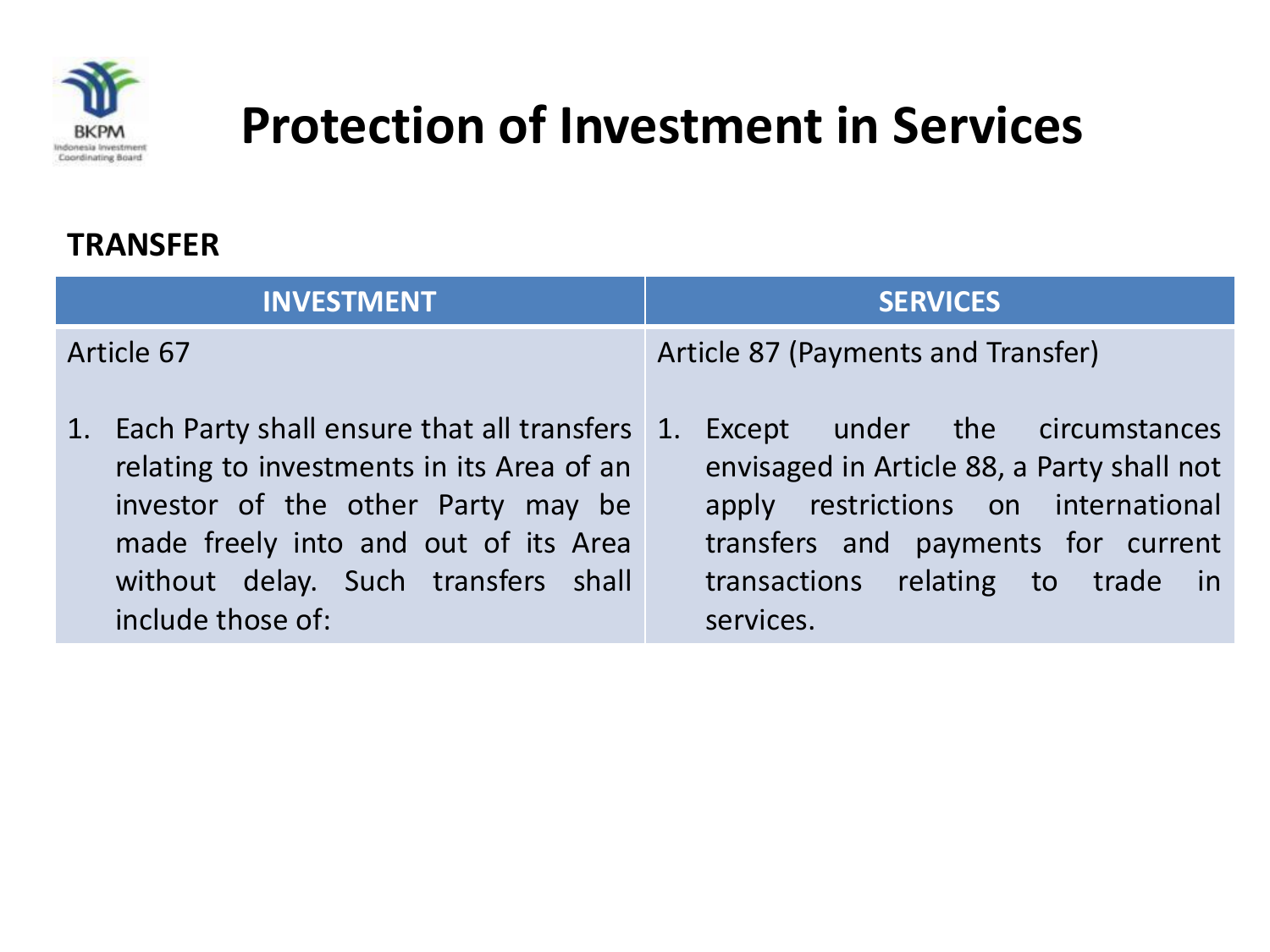

### **NATIONAL TREATMENT (NT)**

| <b>INVESTMENT</b>                                                                                                                                                                                                                                                     | <b>SERVICES</b>                                                                                                                                                                                                                                                                                                                                                                                                              |
|-----------------------------------------------------------------------------------------------------------------------------------------------------------------------------------------------------------------------------------------------------------------------|------------------------------------------------------------------------------------------------------------------------------------------------------------------------------------------------------------------------------------------------------------------------------------------------------------------------------------------------------------------------------------------------------------------------------|
| Article 59                                                                                                                                                                                                                                                            | Article 79                                                                                                                                                                                                                                                                                                                                                                                                                   |
| Each Party shall accord to investors of<br>1.<br>the other Party and to their<br>investments treatment no less<br>favourable than that it accords in like<br>circumstances to its own investors and<br>to their investments with respect to<br>investment activities. | In the sectors inscribed in its Schedule<br>1.<br>of Specific Commitments in Annex 8,<br>and subject to any conditions and<br>qualifications set out therein, each<br>Party shall accord to services and<br>service suppliers of the other Party, in<br>respect of all measures affecting the<br>supply of services, treatment no less<br>favourable than that it accords to its<br>own like services and service suppliers. |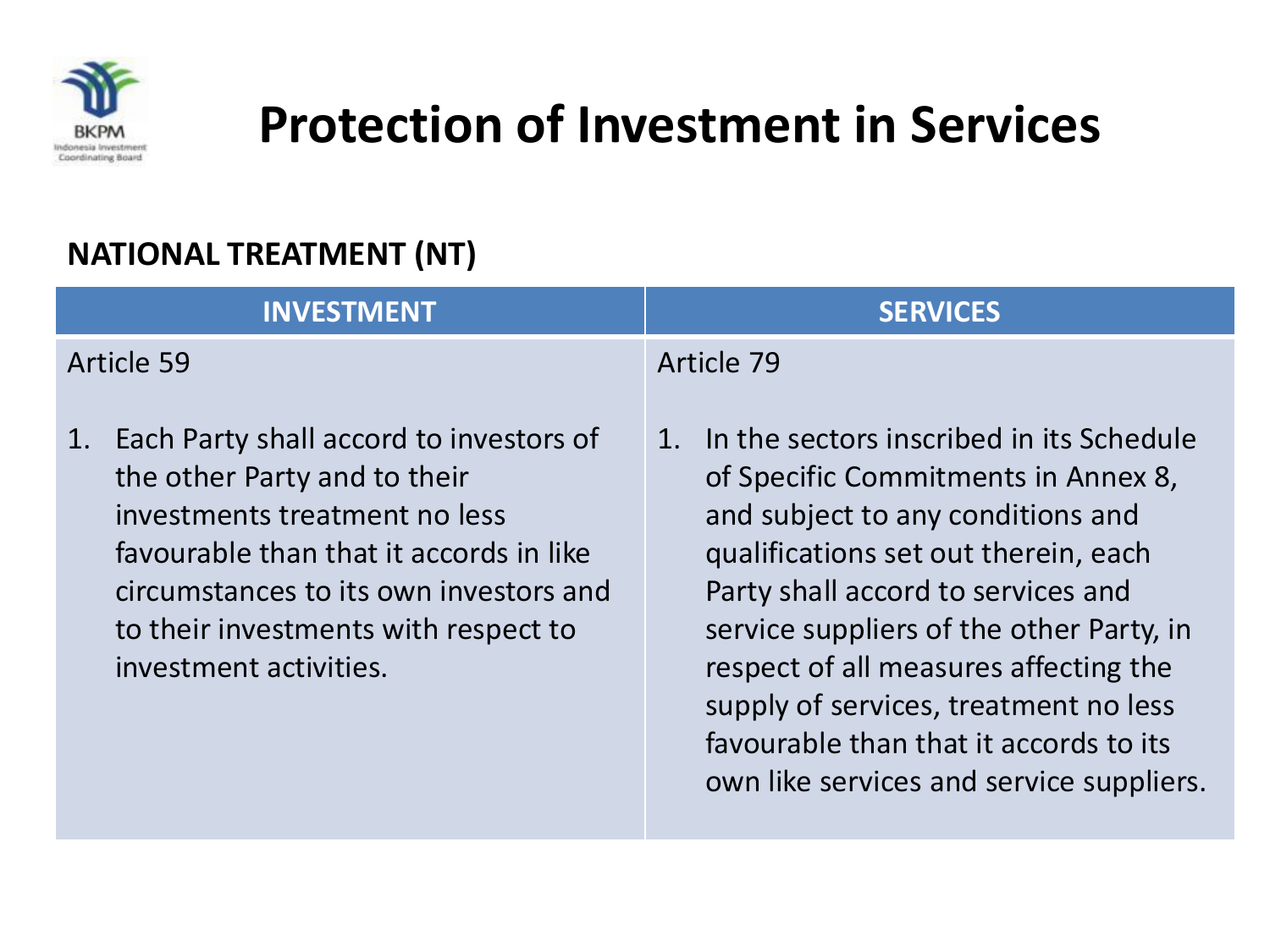

#### **MOST FAVOURED NATION (MFN)**

| <b>INVESTMENT</b>                                                                                                                                                                                                                                                                  | <b>SERVICES</b>                                                                                                                                                                                        |
|------------------------------------------------------------------------------------------------------------------------------------------------------------------------------------------------------------------------------------------------------------------------------------|--------------------------------------------------------------------------------------------------------------------------------------------------------------------------------------------------------|
| Article 60                                                                                                                                                                                                                                                                         | Article 82                                                                                                                                                                                             |
| Each Each Party shall accord to<br>1.<br>investors of the other Party and to their<br>investments treatment no less<br>favourable than that it accords in like<br>circumstances to investors of a non-<br>Party and to their investments with<br>respect to investment activities. | 1. Each Party shall accord to services and<br>service suppliers of the other Party<br>treatment no less favourable than that<br>it accords to like services and service<br>suppliers of any non-Party. |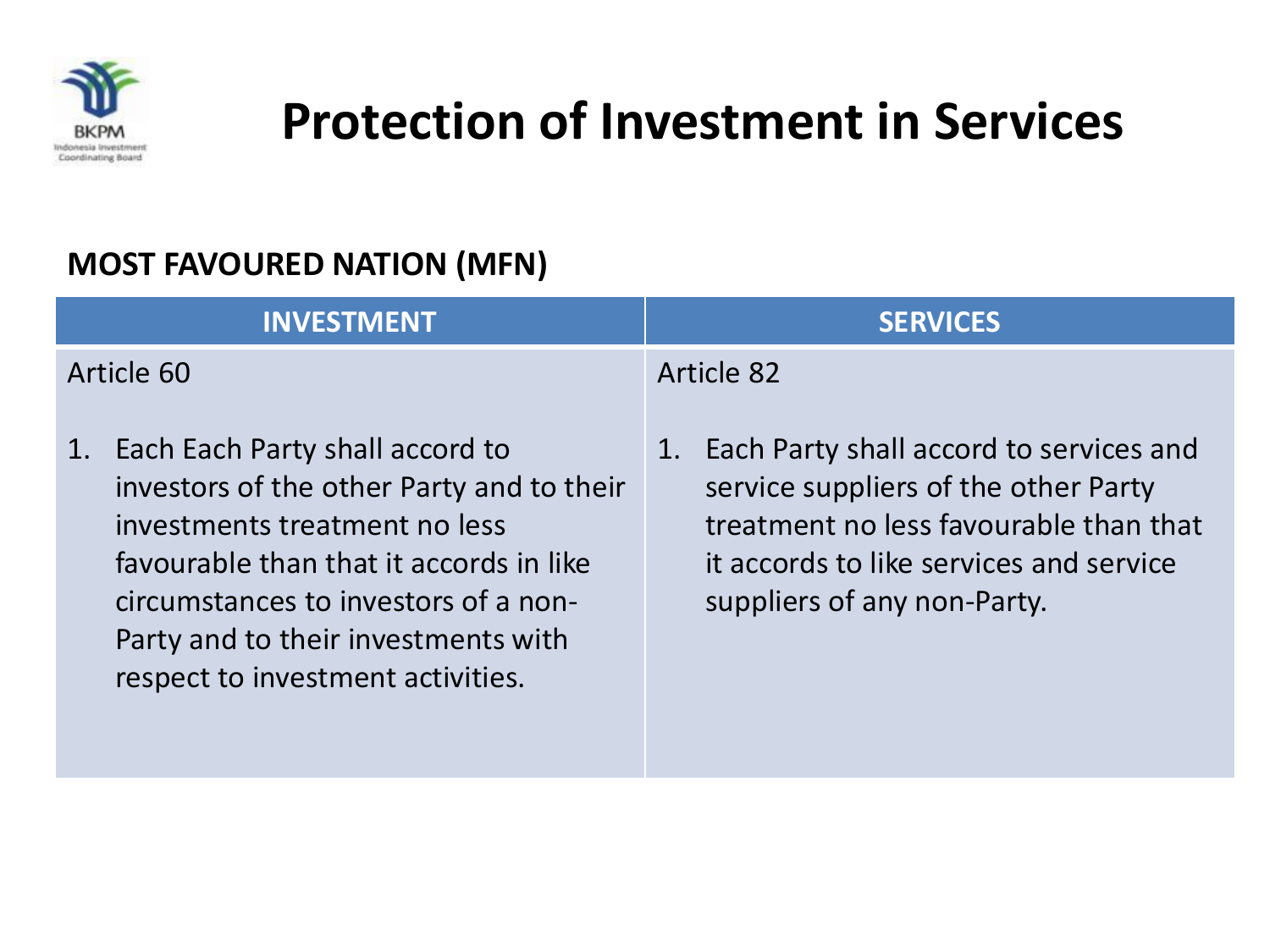

#### **GENERAL TREATMENT**

| <b>SERVICES</b> |
|-----------------|
| Tidak mengatur  |
|                 |
| <b>SERVICES</b> |
| Tidak mengatur  |
|                 |

#### **INVESTOR STATE DISPUTE**

| <b>INVESTMENT</b> | <b>SERVICES</b>                                                                                |
|-------------------|------------------------------------------------------------------------------------------------|
| Article 69        | Tidak mengatur, Dispute yang dikenal<br>dalam Regime Services adalah State to<br>State dispute |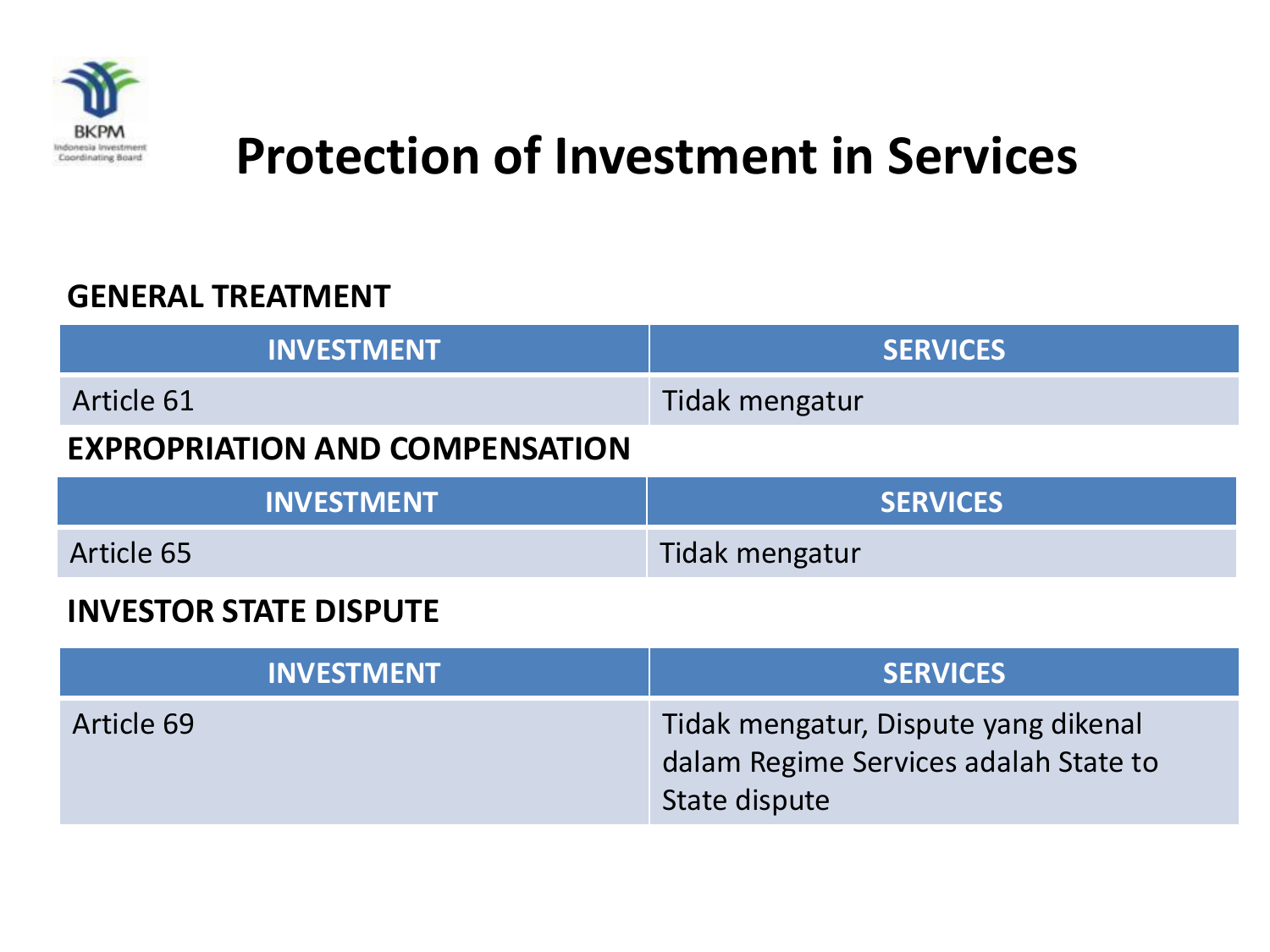